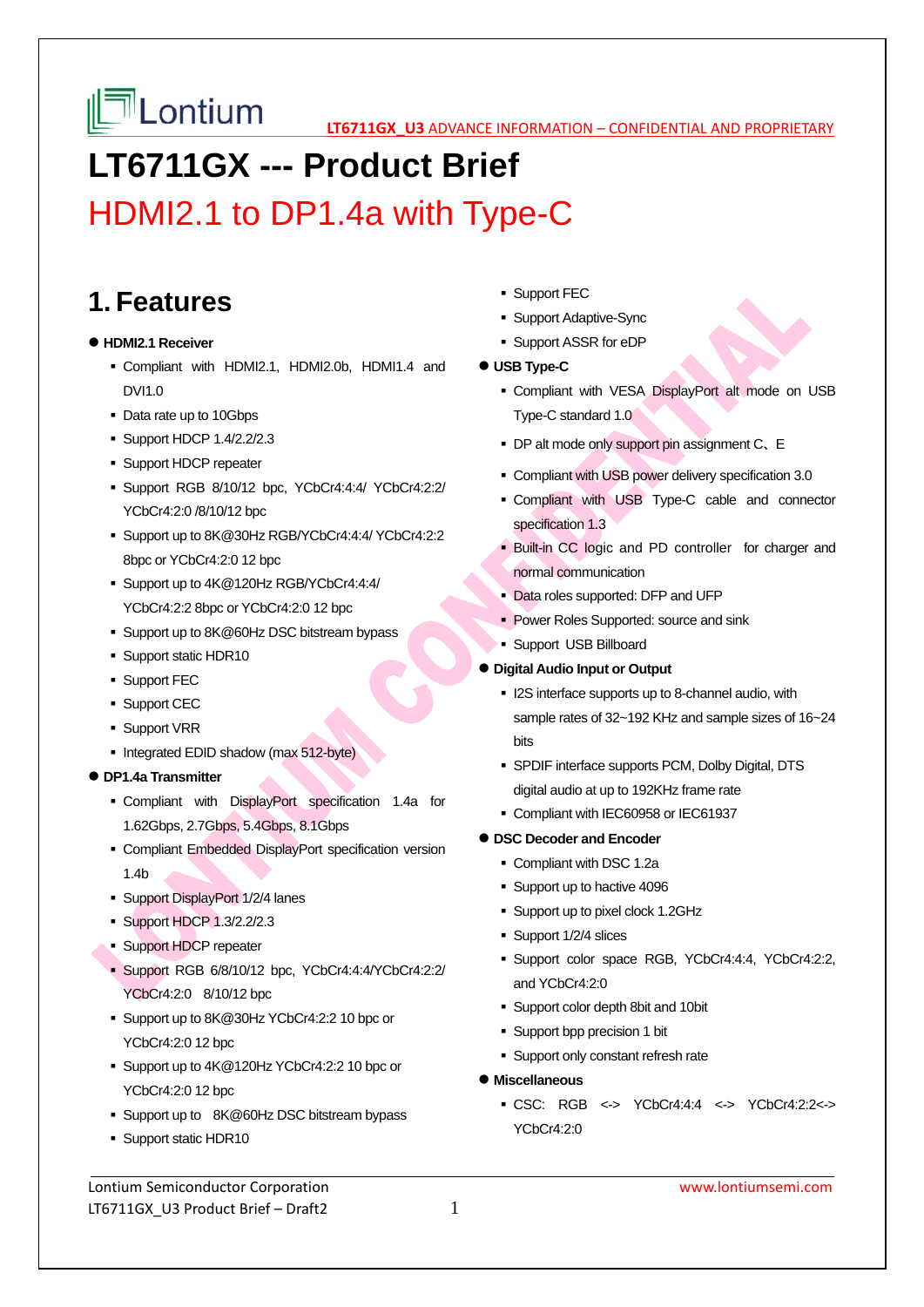# Lontium **IT6711GX U3** ADVANCE INFORMATION – CONFIDENTIAL AND PROPRIETARY

- Zoom scaling up or down (4K max)
- Integrated 100/400KHz I2C slave
- Integrated microprocessor
- External oscillator 25MHz, +/-50ppm
- **Embedded SPI flash for firmware and HDCP keys**
- Firmware update through SPI or I2C or USB interface
- Power supply: 3.3V and 1.15V

### **2. General Description**

The LT6711GX is HDMI2.1 to DP1.4a converter with PD controller.

For HDMI2.1 input, LT6711GX can be configured as 3/4 lanes. Adaptive equalization makes it suitable for long cable application and the maximum bandwidth is up to 32Gbps. It supports the highest resolutions of 8K@30Hz or 8K@60Hz with compression data (bypass mode).

For DP1.4a output, it consists of 4 data lanes, supporting

1.62Gbps, 2.7Gbps, 5.4Gbps, 8.1Gbps link rate. The build-in optional SSC function reduces EMI effect. In order to be adaptable to the latest USB Type-C system, LT6711GX integrates CC logic and PD controller to relieve mobile system design complexity and BOM cost.

The device is capable of automatic operation which is enabled by an integrated microprocessor that uses an embedded SPI flash for firmware storage. System control is also available through the configuration I2C slave interface.

### **3. Applications**

- $\bullet$  Mobile systems
- VR/AR
- Dongles
- Digital video cameras and Digital still cameras
- Cellular handsets, PAD/Tablets

**Type-C (DP1.4/eDP1.4)**

**HDMI2.1**

### **Figure 3.1 Application Diagram**

**LEGGE**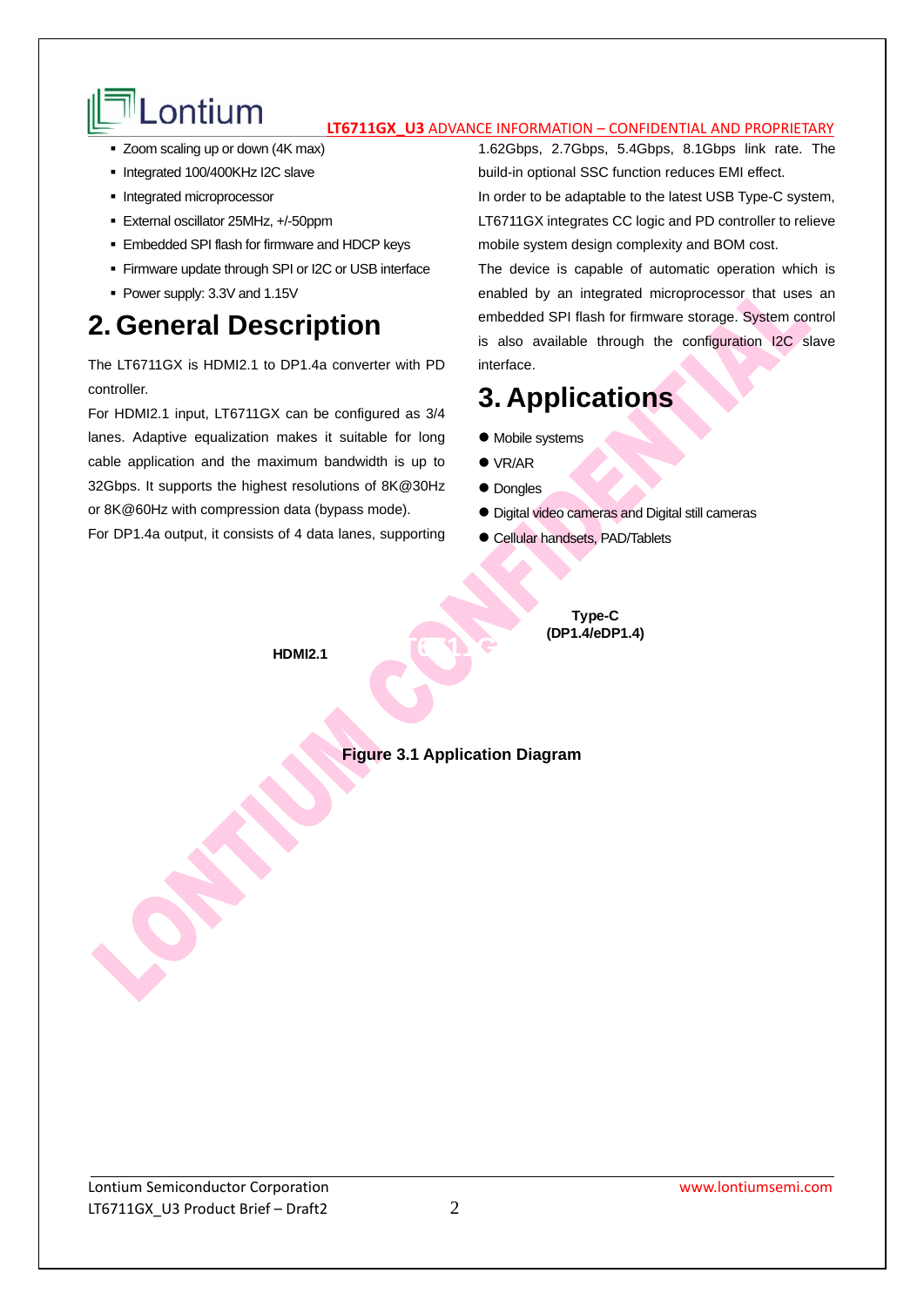

**LATE LONTIUM** 

### **4. Ordering Information**

| <b>Product</b><br><b>Name</b> | <b>Part Number</b> | <b>Product</b><br><b>Status</b> | Package             | <b>Bonding</b><br>Wire | Grade | <b>Operating</b><br><b>Temperature</b><br>Range | <b>Stack</b><br><b>Die</b><br><b>Option</b> | <b>Packing</b><br><b>Method</b> | <b>MPQ</b> |
|-------------------------------|--------------------|---------------------------------|---------------------|------------------------|-------|-------------------------------------------------|---------------------------------------------|---------------------------------|------------|
| LT6711GX                      | LT6711GX U3Q02AED  | Preview                         | QFN88<br>(10*10)Saw | Au                     |       | TBD                                             | D                                           | Tray                            | 1680pcs    |

#### **Table 4.1 Ordering Information**



### **Figure 4.1 Part Number Naming Rules**